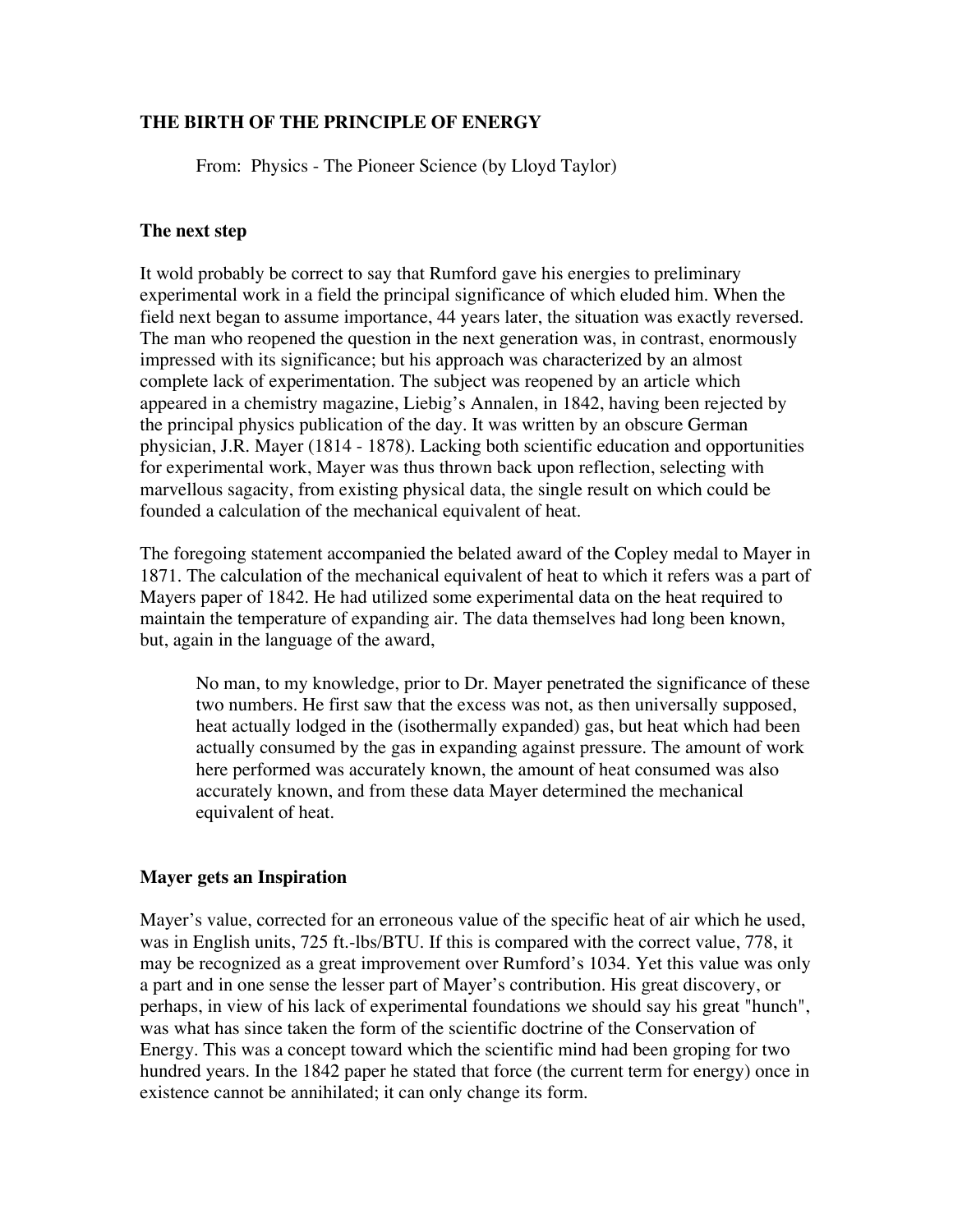In this and in a succceeding paper in 1845 he expanded this idea to cover what was, especially for the time, an amazing variety of phenomena. He began with inorganic manifestations of interconvertibility of work and heat, including chemical reactions, and extended it to the brand-new idea that plants and coal deposits when burned were merely yielding up the heat previously received from the sun. He included animal life - which took in man - in his idea that heat and energy output are to be equated to intake, ultimately of energy from the sun. He extended the principle to astronomical phenomena, computing the speed of fall to the earth from an infinite distance as 34,450 feet per second, and proposed the contraction theory of the origin of the sun`s heat, both of these ideas being entirely new at that time.

### **The opposition to Mayer and the reason for it**

As a prophet in the scientific era Mayer may not have been unique, but he showed the attributes of a genius of the first order. It is sade to relate, therefore, that his life was a tragic one by the very virtue of his genius. The very insight which ultimately became the basis of his fame was at first the source of his misery. Since he was so far ahead of his time, recognition of his work was delayed, and he was treated as a freak or a madman. He attempted suicide and for a time became actually deranged. He recovered, however, and lived to experience and appreciate a considerable measure of the honor that was his due.

Every cultural group establishes its criterion of success, its "trumps", and the game of life within that group must be played accordingly. In the "manly art", for example, trumps is the knockout. A knockout automatically brings the championship, even though it may be demonstrable that the defeated contestant is unqualifiedly the more skillful of the two. In the legal profession, trumps is the winning of cases. That lawyer is the most successful who wins the largest number of decisions, even though his contentions may, aside from legal technicalities, be demonstrably contrary to fact. The scientific world, like other cultural groups, has its trumps - the numerical agreement of experimental data. Such agreement in a given area of science is considered to be a vindication of the hypotheses leading up to the experiment in question. This confidence in numerical agreements may not be justified. After decades of such agreement some of the most basic scientific doctrines have been shown to be logically untenable. But the trumps still stand.

Against that background one may see why the scientific world disregarded Rumford's work and at first poured contumely on Mayer´s. Though there were some elements in the theories of each man that were subject to experimental verification, the two men did not themselves provide such verification. One can understand too why when J.P. Joule, whose work will be considered shortly, verified numerically a few of Mayer's pronouncements, a strong presumption was created in favor of, not merely the verified portion, but also all the rest of Mayer's theory.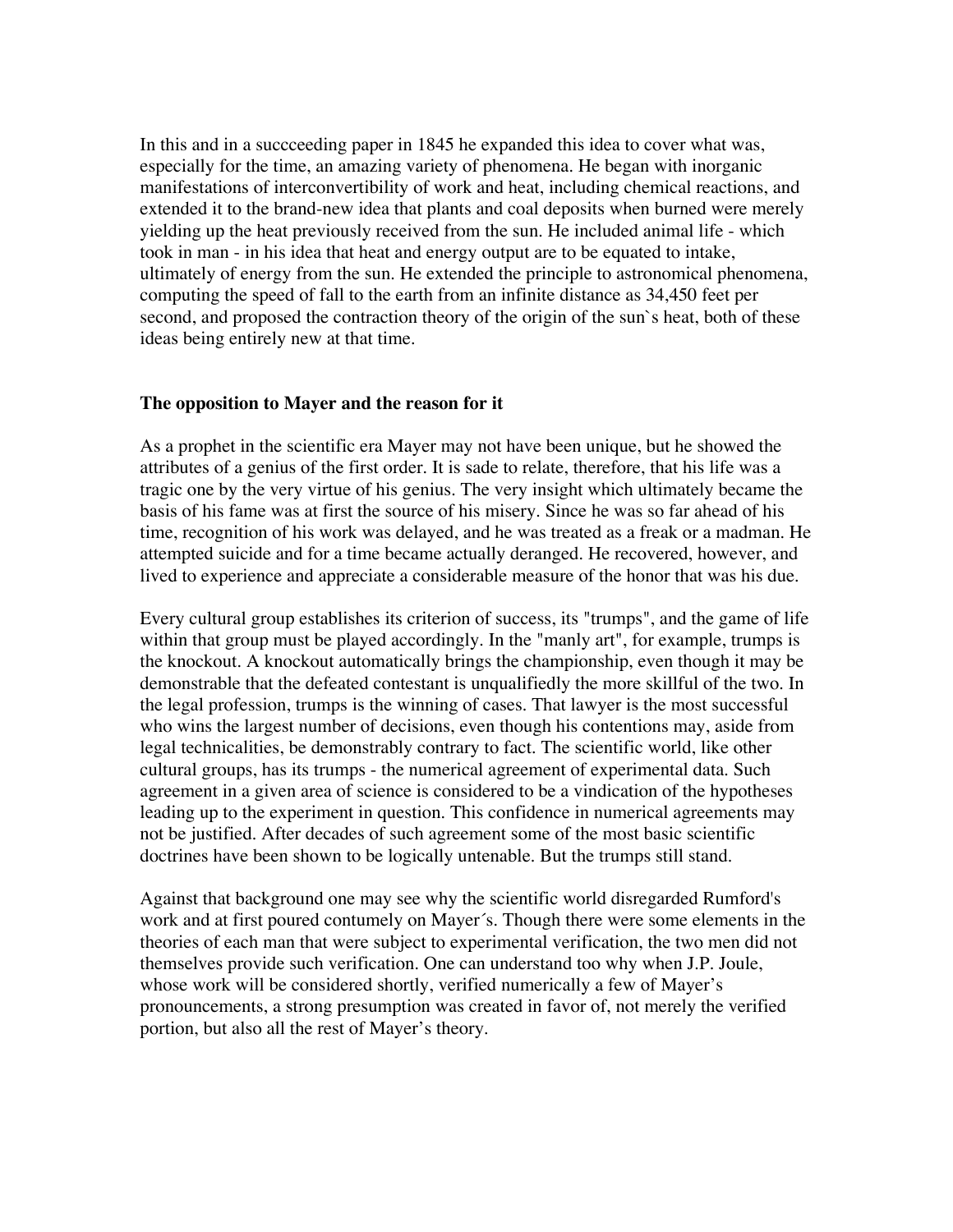#### **Joule determines the mechanical equivalent of heat**

James P. Joule was a brewer of Manchester, England. Like many other men of independent means in the history of science, he became a scientist by avocation. He first became interested in "electric engines", the electric motor being in somewhat of a prenatal state at that time. Before reaching his majority he had published several papers including, among other things, some measurements of the power developed by his rudimentary motors. In 1840 he presented a paper to the Royal Society on the production of heat by the electric current. It seems natural that, having measured the power and the rate of evolution of heat manifested by an electric current, he should be led to compare the two. This he did, in 1842, the year of Mayer's original paper. He deduced the value 838 ft.-lbs/B.T.U. for the mechanical equivalent of heat. That was his beginning. From that time he devoted his life to redetermining, in every way that lent itself to experimental attack, the value of this constant. In 1843 he observed the rise in temperature duu to the friction of water with the walls of capillary tubes through which it was driven, and deduced the value 770. In 1845 he measured the heat developed or absorbed when air was compressed or expanded to the accompaniment of a measured amount of work (798). In the same year he observed the rise in temperature of water churned by a paddle wheel whose work was measured (890). Dissatisfied with this he repeated the experiment in water and in oil in 1847 (781.5 and 782.1). In 1849 he repeated the same measurements (772). In 1850 he agitated mercury (774). In the same year he utilized friction in cast iron (775). In 1867 he heated water electrically instead of by a paddle wheel (783). In 1878 he repeated his paddle wheel experiment and deduced his last value, 772.55.

Joule concluded one of his papers with the following statement:

I will therefore conclude by considering it as demonstrated by the experiments contained in this paper  $- (1)$  that the quantity of heat produced by the friction of bodies, whether solid or liquid is always proportional to the quantity of force (i.e. work) expended; and (2) that the quantity of heat capable of increasing the temperature of a pound of water (weighed in vacuo, and taken at between 55° and 60°) by 1° Fahr., requires for its evolution the expenditure of a mechanical force represented by the fall of 772 pounds through the space of 1 foot.

Joule's preoccupation with the measurement of the mechanical equivalent of heat is illustrated by a story told by Lord Kelvin, one of Joule's friends and scientific associates. Shortly after their first meeting - which occurred, it afterward developed, three days before Joule's marriage - Kelvin, who was vacationing in Switzerland, saw a young man approaching him, gingerly carrying something resembling a walking stick. It proved to be Joule, on his honeymoon, carrying a large thermometer which he had made in order to measure the temperature of the water above and below an 800-foot waterfall which he and his bride expected to visit.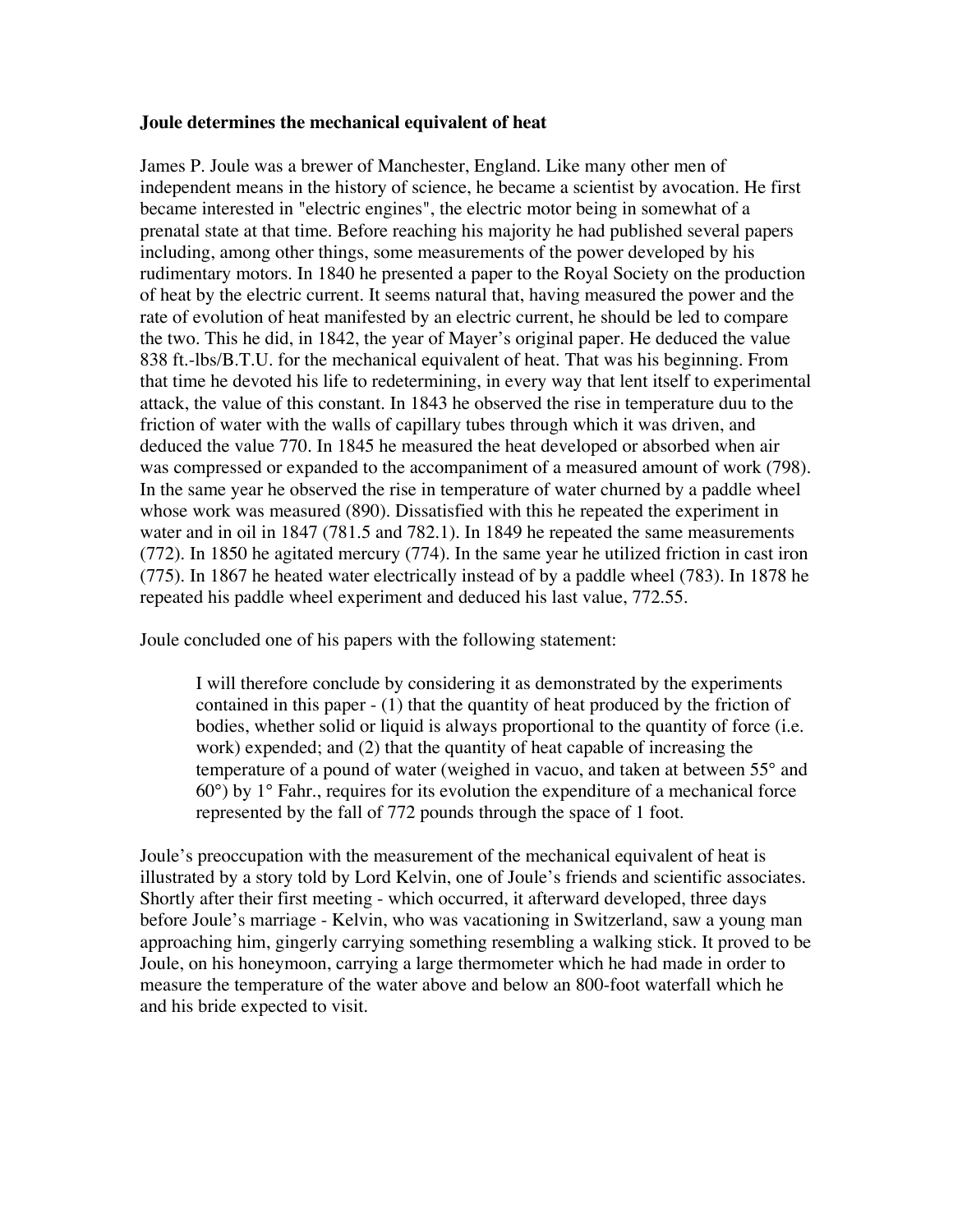### **Joule and the conservation of energy**

Joule, like Mayer, was animated by a conviction of the conservation of energy. Though he did not particularize on this theory as Mayer did, his conception of the inclusiveness of the doctrine was no less wide. In his 1843 paper he said:

I shall lose no time in repeating and extending these experiments, being satisfied that the grand agents of nature are, by the Creator's fiat, *indestructible*; and that wherever mechanical force is expended, an exact equivalent of heat is *always* obtained.

The italics are Joule's own. This statement is no less inclusive than Mayer's. Indeed because he did not particularize as Mayer did, it may be said to be broader. A comparison of the inclusiveness of this statement with the very limited number of ways that the principle lent itself to verification at his hands will make it clear that his experiments constituted far from conclusive evidence on the validity of his belief. Yet because he performed experiments - even experiments which had little to do with some of the aspects of his doctrine - his doctrine was accepted in its entirety. The later acceptance of Mayer's doctrine came only when it was seen to be identical with Joule's. Actually, the volume of qualitative evidence covering a wide variety of phenomena which Mayer proffered constituted better support of the broad implications of the doctrine of conservation of energy than did the close numerical agreement of Joule's results in a limited field. But Joule had the scientific trumps.

Not that Joule's ideas commanded immediate assent, however. Leading men of science, though interested in Joule's work, were dubious about its correctness for several years. Some of them based their incredulousness on the nature of Joule's experiments, remarking that he "had nothing but hundredths of a degree to prove his case by." Others considered Joule's doctrine incompatible with a theory of Carnot about heat transformations. Carnot's theory held a position of dominance at that time, and all other theories of heat that failed to agree with it were under suspicion. There are ephemeral modes of thought in science as well as in other walks of life.

## **The new principle of conservation of energy**

It is perhaps unnecessary to emphasize the new "turn" that the doctrine of Mayer and of Joule gave to the old principle of conservation of energy. The old form was restricted to purely mechanical transformations. The phenomena of oscillation, of elastic impact, and of frictionless fluid motion are frequently treated with the aid of the restricted form of the principle. But wherever friction or other types of dissipation of energy are involved, accompanied as they must ultimately be by the generation of heat, only the more inclusive forms of the conservation principle is adequate. That form is variously phrased, but the following statement is perhaps as good as any: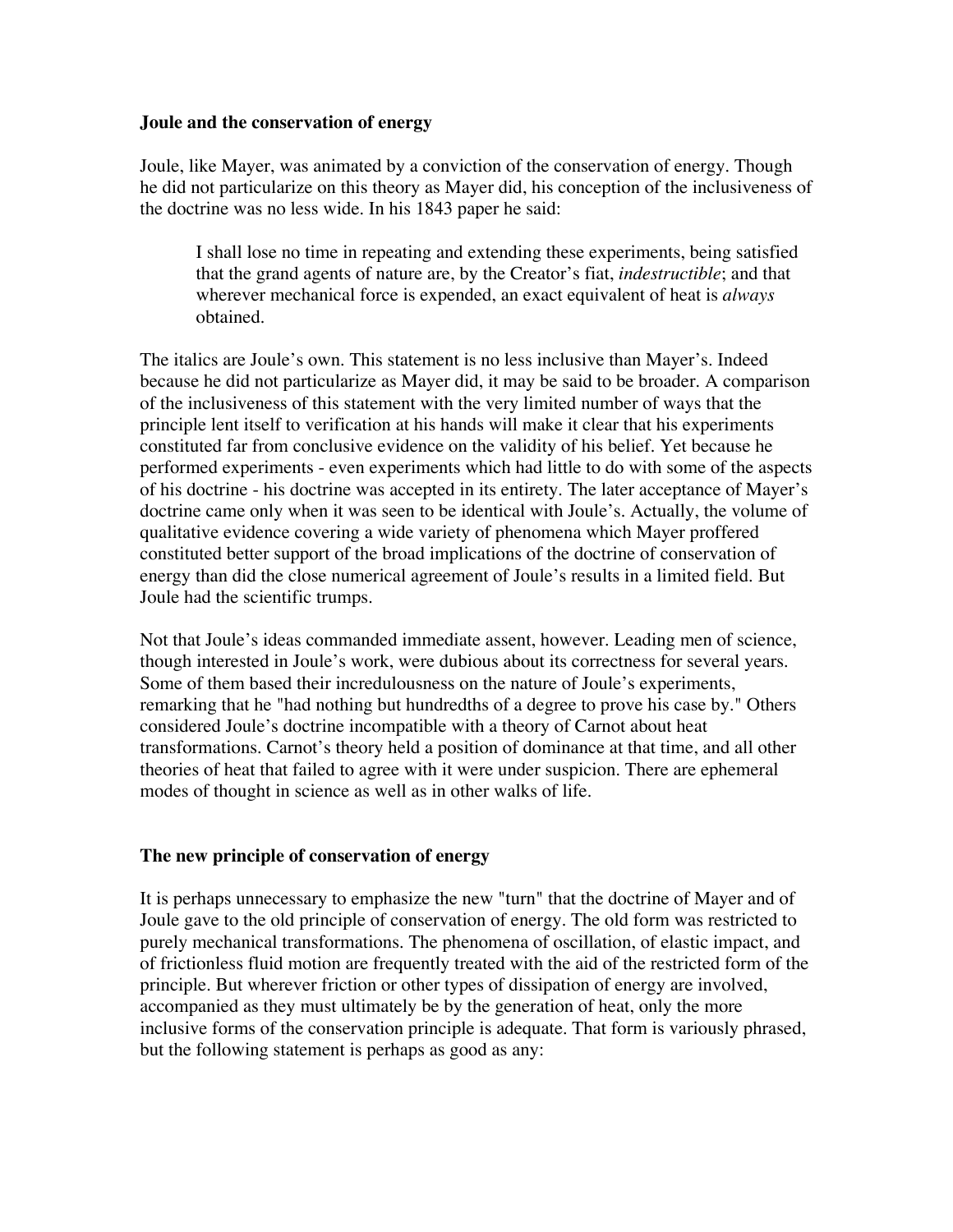Energy is recognized in various forms, and when it disappears in one form it appears in others, and in each case according to a fixed rate of exchange. The total quantity of any energy, measured in terms of any one form, is constant whatever forms it may assume.

Many years were to elapse before the scientific world came to a general recognition of the full import of the doctrine of conservation of energy. Perhaps the most effective of its earlier champions was Hermann von Helmholtz, who was at that time (1847) principally known as a physiologist who was especially versed in the field of sound. It is somewhat thought-provoking to realize that the five men who were the first to comprehend the full import of the principle of conservation of energy were all young men and were all professionally outside of the field of physics at the time that they made their contributions. These were Mayer, a German physician, aged 28; Carnot, a French engineer who preceded all the rest in the discovery, aged 34; Helmholtz, a German physiologist, aged 32; Joule, an English industrialist, aged 25; and Colding, a Danish engineer who made the same discovery independently of the others and almost simultaneously, aged 27.

#### **Perpetual motion**

It was the principle of conservation of energy, a principle which Poincaré has termed "the grandest conquest of contemporary thought" that finally set in strong relief the futility of the perennial efforts to devise a perpetual motion machine. A corollary of the principle that the sum of all the forms of energy output of a machine must always be exactly equal to the total energy input is that the output can never exceed the input. What constitutes the "will-o'-the-wisp" of the perpetual motionist has been the fond hope in many quarters that a machine could be devised whose output would be greater than its input. The principle of conservation of energy alone, therefore, should be enough to dispel this illusion.

Actually the case for perpetual motion is even less valid than the conservation principle, taken by itself, allows. The statement that the total energy output of a machine is always equal to the input includes in the energy output such items as friction and heat loss, inescapable characteristics of the operations of any machine. These forms of "output" are useless whereas the perpetual motionist is naturally interested only in useful output. The useful output of any machine is consequently always less than the input, the ratio of the two being termed efficiency, a term already introduced in the study of mechanics. The efficiency of common machines is much lower than the average individual realizes. That of a high quality internal combustion engine is about  $40\%$ , of a high quality steam engine about 20% , of a locomotive engine about 5% . There are, moreover, certain losses in the transmission of mechanical or electrical energy to the locality of utilization and in its application at the point of consumption which diminish practical efficiency still further. When coal is burned to supply steam for the generation of electricity, only a small fraction of 1% of the coal´s heat energy appears in the illumination provided by the